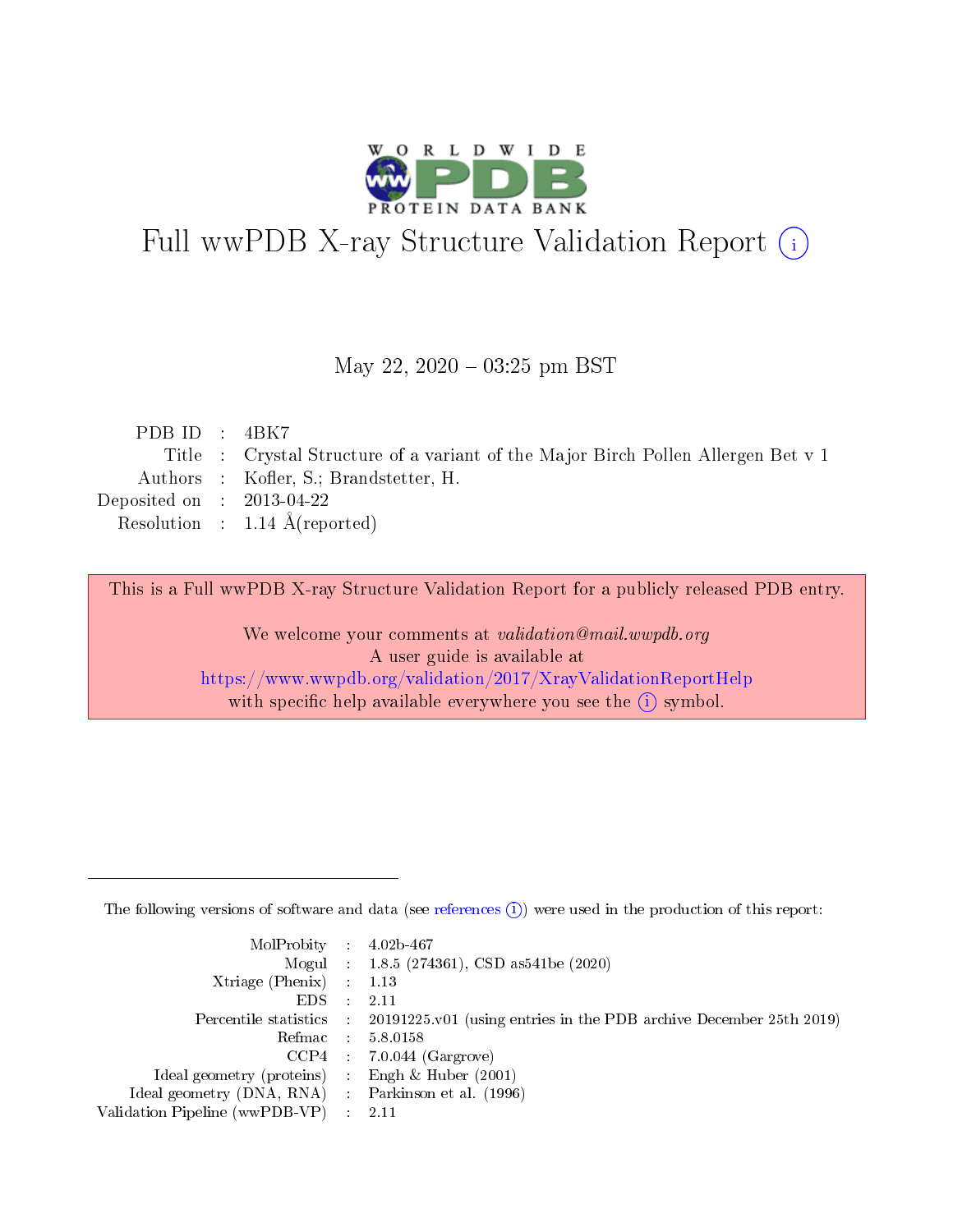# 1 [O](https://www.wwpdb.org/validation/2017/XrayValidationReportHelp#overall_quality)verall quality at a glance  $(i)$

The following experimental techniques were used to determine the structure: X-RAY DIFFRACTION

The reported resolution of this entry is 1.14 Å.

Percentile scores (ranging between 0-100) for global validation metrics of the entry are shown in the following graphic. The table shows the number of entries on which the scores are based.



| Metric                | Whole archive<br>$(\#\mathrm{Entries})$ | Similar resolution<br>$(\#\text{Entries}, \, \text{resolution range}(\textup{\AA}))$ |
|-----------------------|-----------------------------------------|--------------------------------------------------------------------------------------|
| $R_{free}$            | 130704                                  | $1492(1.18-1.10)$                                                                    |
| Clashscore            | 141614                                  | $1537(1.18-1.10)$                                                                    |
| Ramachandran outliers | 138981                                  | $1483(1.18-1.10)$                                                                    |
| Sidechain outliers    | 138945                                  | $1480(1.18-1.10)$                                                                    |
| RSRZ outliers         | 127900                                  | $1464(1.18-1.10)$                                                                    |

The table below summarises the geometric issues observed across the polymeric chains and their fit to the electron density. The red, orange, yellow and green segments on the lower bar indicate the fraction of residues that contain outliers for  $>=3, 2, 1$  and 0 types of geometric quality criteria respectively. A grey segment represents the fraction of residues that are not modelled. The numeric value for each fraction is indicated below the corresponding segment, with a dot representing fractions <=5% The upper red bar (where present) indicates the fraction of residues that have poor fit to the electron density. The numeric value is given above the bar.

| Mol | ${\bf Chain}$ | Length | Quality of chain |     |
|-----|---------------|--------|------------------|-----|
|     |               |        | $\frac{0}{0}$    |     |
|     | . .           | 159    | 89%              | 11% |

The following table lists non-polymeric compounds, carbohydrate monomers and non-standard residues in protein, DNA, RNA chains that are outliers for geometric or electron-density-fit criteria:

|  |                                                                            |  |  | Mol   Type   Chain   Res   Chirality   Geometry   Clashes   Electron density |
|--|----------------------------------------------------------------------------|--|--|------------------------------------------------------------------------------|
|  | $\begin{array}{ c c c c c c c c c } \hline 3 & MPD & A & 1165 \end{array}$ |  |  |                                                                              |

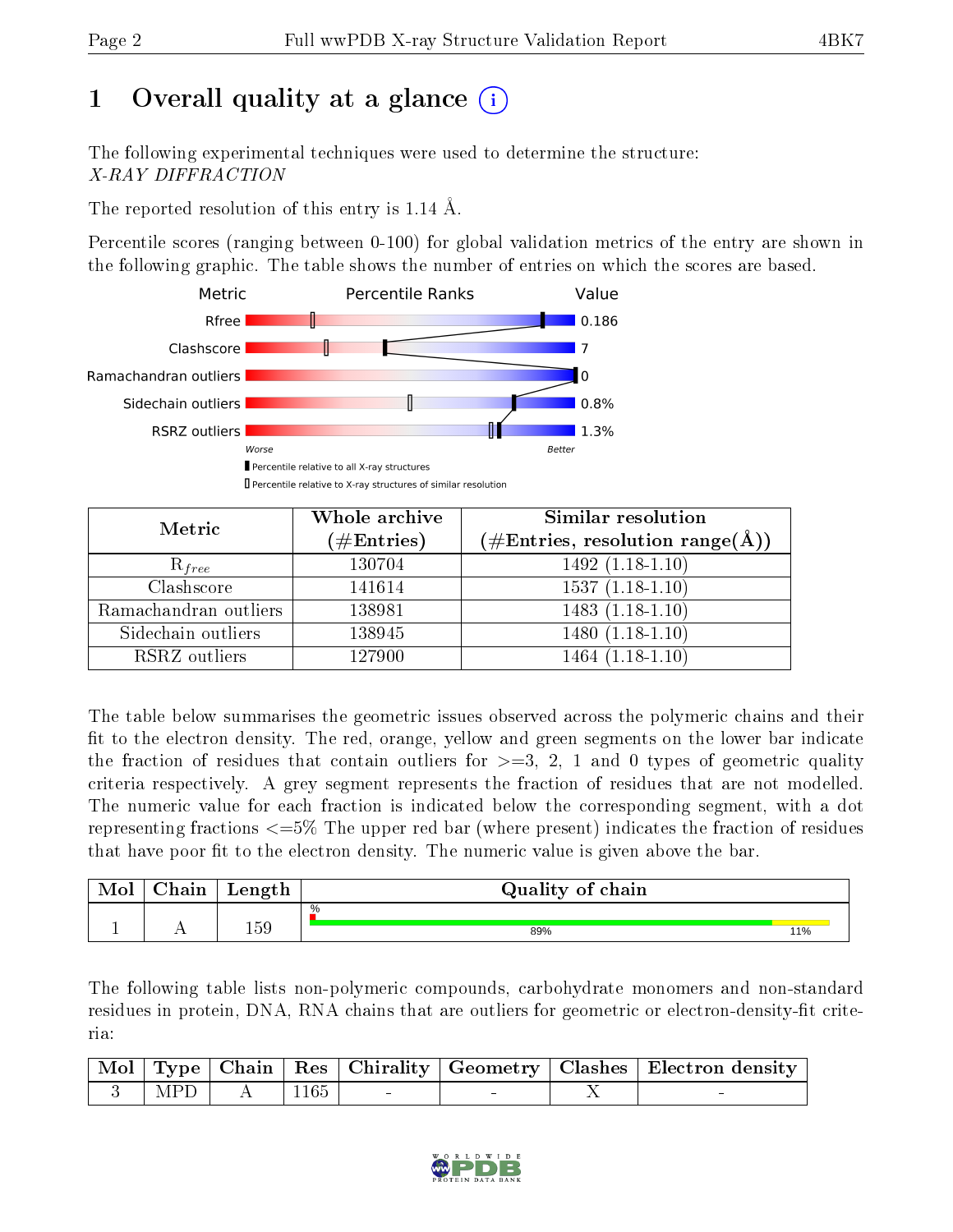# 2 Entry composition (i)

There are 5 unique types of molecules in this entry. The entry contains 1612 atoms, of which 0 are hydrogens and 0 are deuteriums.

In the tables below, the ZeroOcc column contains the number of atoms modelled with zero occupancy, the AltConf column contains the number of residues with at least one atom in alternate conformation and the Trace column contains the number of residues modelled with at most 2 atoms.

• Molecule 1 is a protein called MAJOR POLLEN ALLERGEN BET V 1-A.

| Mol | $ $ Chain $ $ Residues | Atoms                 |     |     | ZeroOcc   AltConf   Trace |  |  |  |
|-----|------------------------|-----------------------|-----|-----|---------------------------|--|--|--|
|     | 159                    | $_{\rm Total}$<br>403 | 889 | 228 | 284                       |  |  |  |

There is a discrepancy between the modelled and reference sequences:

| Chain | Residue   Modelled   Actual | Comment                                    | Reference |
|-------|-----------------------------|--------------------------------------------|-----------|
|       | ) H F                       | $\pm$ engineered mutation $\pm$ UNP P15494 |           |

• Molecule 2 is SULFATE ION (three-letter code: SO4) (formula:  $O_4S$ ).



|    | Mol   Chain   Residues | Atoms                      | $ZeroOcc$   AltConf |
|----|------------------------|----------------------------|---------------------|
|    |                        | Total O S<br>5             |                     |
| ٠, |                        | Total O S<br>$\frac{5}{2}$ |                     |
|    |                        | Total                      |                     |

 $Continued on next page...$ 

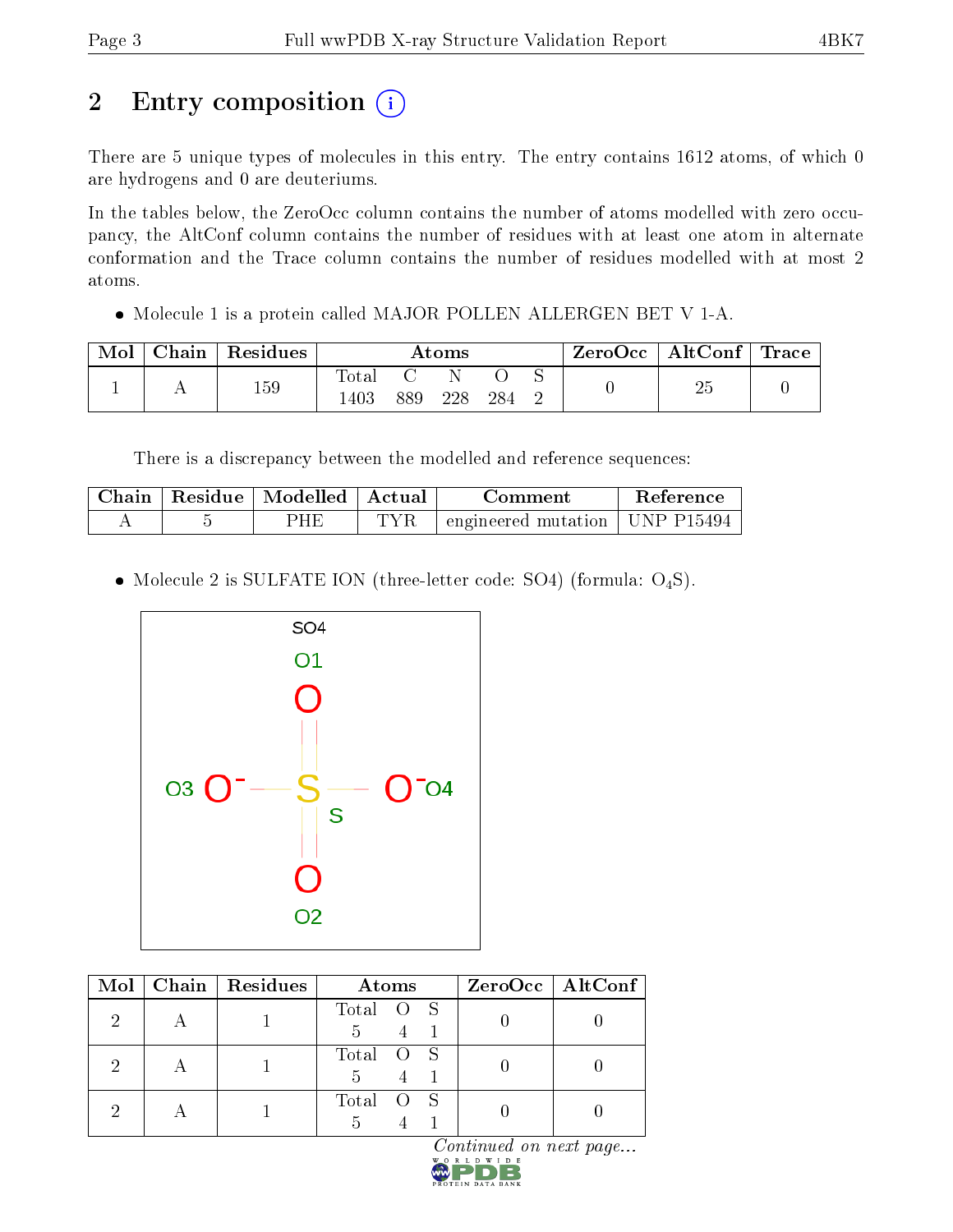Continued from previous page...

|  | $\text{Mol}$   Chain   Residues | Atoms     | $ZeroOcc \   \ AltConf \  $ |
|--|---------------------------------|-----------|-----------------------------|
|  |                                 | Total O S |                             |
|  |                                 | Total O S |                             |

 Molecule 3 is (4S)-2-METHYL-2,4-PENTANEDIOL (three-letter code: MPD) (formula:  $C_6H_{14}O_2$ .



|  | Mol   Chain   Residues | Atoms     | $ZeroOcc \   \ AltConf \  $ |
|--|------------------------|-----------|-----------------------------|
|  |                        | Total C O |                             |
|  |                        | Total C O |                             |
|  |                        | Total C O |                             |

Molecule 4 is SODIUM ION (three-letter code: NA) (formula: Na).

|  | $\mid$ Mol $\mid$ Chain $\mid$ Residues $\mid$ | $\boldsymbol{\mathrm{Atoms}}$ | ZeroOcc   AltConf |  |
|--|------------------------------------------------|-------------------------------|-------------------|--|
|  |                                                | Total                         |                   |  |

Molecule 5 is water.

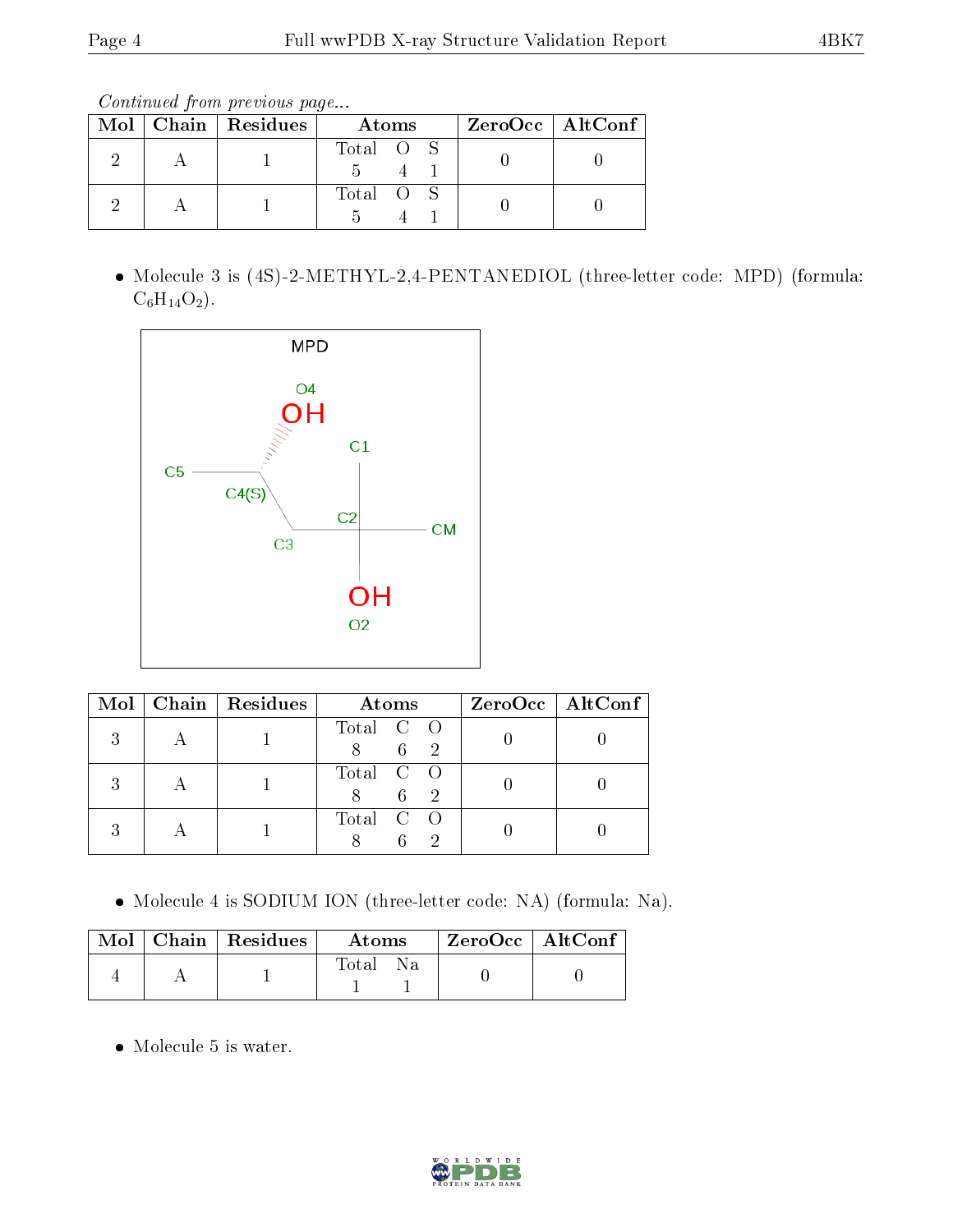|  | $\text{Mol}$   Chain   Residues | Atoms               | $ZeroOcc$   AltConf |  |
|--|---------------------------------|---------------------|---------------------|--|
|  | 159                             | Total<br>159<br>159 |                     |  |

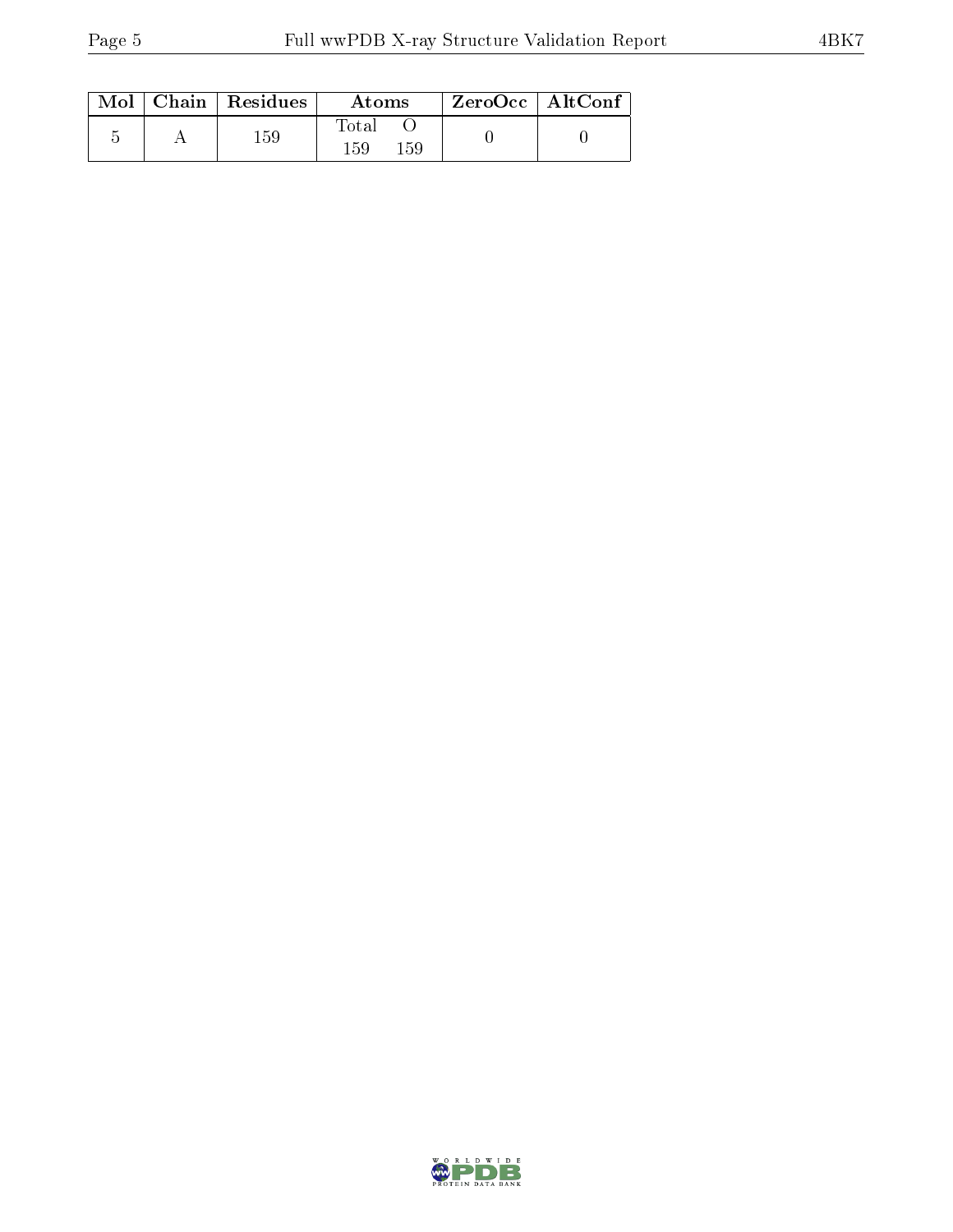# 3 Residue-property plots  $(i)$

These plots are drawn for all protein, RNA and DNA chains in the entry. The first graphic for a chain summarises the proportions of the various outlier classes displayed in the second graphic. The second graphic shows the sequence view annotated by issues in geometry and electron density. Residues are color-coded according to the number of geometric quality criteria for which they contain at least one outlier: green  $= 0$ , yellow  $= 1$ , orange  $= 2$  and red  $= 3$  or more. A red dot above a residue indicates a poor fit to the electron density (RSRZ  $> 2$ ). Stretches of 2 or more consecutive residues without any outlier are shown as a green connector. Residues present in the sample, but not in the model, are shown in grey.

• Molecule 1: MAJOR POLLEN ALLERGEN BET V 1-A



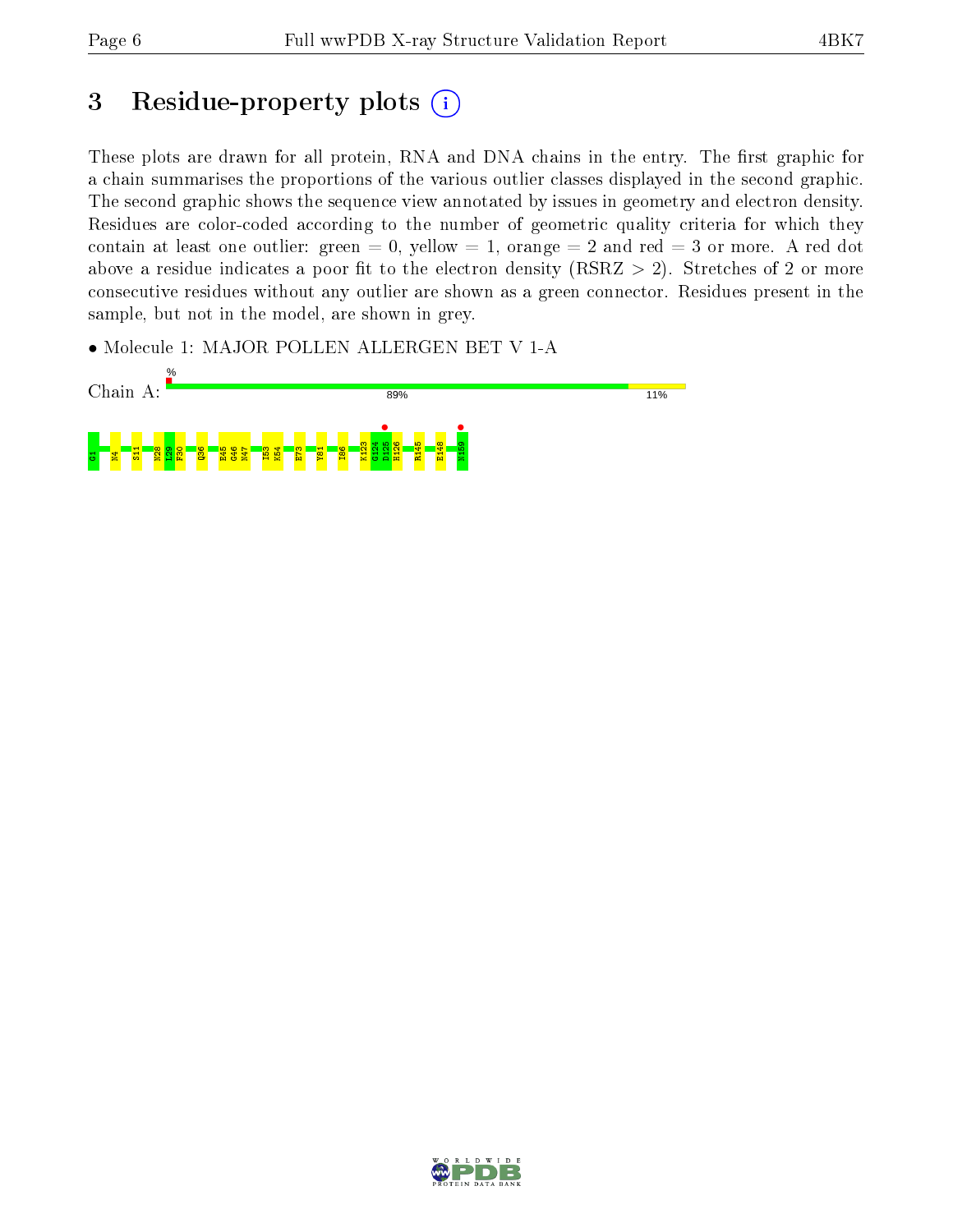## 4 Data and refinement statistics  $(i)$

| Property                                                                | Value                                            | Source     |
|-------------------------------------------------------------------------|--------------------------------------------------|------------|
| Space group                                                             | P 1 21 1                                         | Depositor  |
| Cell constants                                                          | 32.73Å 55.81Å<br>38.10Å                          | Depositor  |
| a, b, c, $\alpha$ , $\beta$ , $\gamma$                                  | $93.25^{\circ}$ $90.00^{\circ}$<br>$90.00^\circ$ |            |
| Resolution $(A)$                                                        | $38.04 - 1.14$                                   | Depositor  |
|                                                                         | 38.04<br>$-1.14$                                 | <b>EDS</b> |
| % Data completeness                                                     | $96.2(38.04-1.14)$                               | Depositor  |
| (in resolution range)                                                   | $96.2(38.04-1.14)$                               | <b>EDS</b> |
| $R_{merge}$                                                             | 0.04                                             | Depositor  |
| $\mathrm{R}_{sym}$                                                      | (Not available)                                  | Depositor  |
| $\langle I/\sigma(I) \rangle^{-1}$                                      | $2.36$ (at 1.14Å)                                | Xtriage    |
| Refinement program                                                      | <b>REFMAC 5.6.0117</b>                           | Depositor  |
| $R, R_{free}$                                                           | 0.134, 0.175                                     | Depositor  |
|                                                                         | 0.144,<br>0.186                                  | DCC        |
| $\mathcal{R}_{free}$ test set                                           | $2439$ reflections $(5.09\%)$                    | wwPDB-VP   |
| Wilson B-factor $(A^2)$                                                 | 10.1                                             | Xtriage    |
| Anisotropy                                                              | 0.158                                            | Xtriage    |
| Bulk solvent $k_{sol}(\mathrm{e}/\mathrm{A}^3),\,B_{sol}(\mathrm{A}^2)$ | 0.34, 40.9                                       | <b>EDS</b> |
| L-test for twinning <sup>2</sup>                                        | $< L >$ = 0.48, $< L2 >$ = 0.31                  | Xtriage    |
| Estimated twinning fraction                                             | No twinning to report.                           | Xtriage    |
| $F_o, F_c$ correlation                                                  | 0.97                                             | <b>EDS</b> |
| Total number of atoms                                                   | 1612                                             | wwPDB-VP   |
| Average B, all atoms $(A^2)$                                            | 14.0                                             | wwPDB-VP   |

Xtriage's analysis on translational NCS is as follows: The largest off-origin peak in the Patterson function is  $9.27\%$  of the height of the origin peak. No significant pseudotranslation is detected.

<sup>&</sup>lt;sup>2</sup>Theoretical values of  $\langle |L| \rangle$ ,  $\langle L^2 \rangle$  for acentric reflections are 0.5, 0.333 respectively for untwinned datasets, and 0.375, 0.2 for perfectly twinned datasets.



<span id="page-6-1"></span><span id="page-6-0"></span><sup>1</sup> Intensities estimated from amplitudes.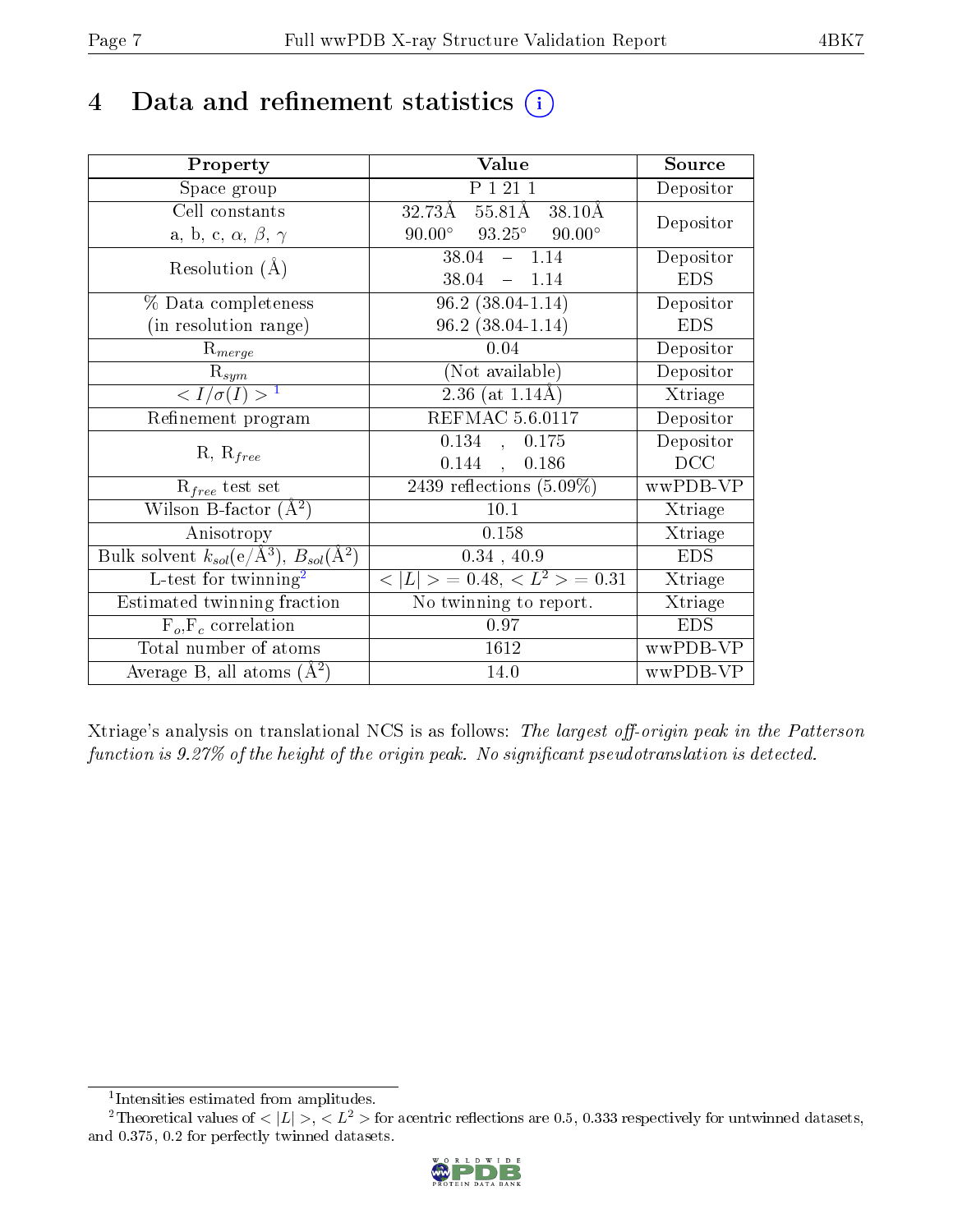# 5 Model quality  $(i)$

### 5.1 Standard geometry (i)

Bond lengths and bond angles in the following residue types are not validated in this section: NA, MPD, SO4

The Z score for a bond length (or angle) is the number of standard deviations the observed value is removed from the expected value. A bond length (or angle) with  $|Z| > 5$  is considered an outlier worth inspection. RMSZ is the root-mean-square of all Z scores of the bond lengths (or angles).

| $Mol$   Chain |      | Bond lengths    | Bond angles |                         |  |
|---------------|------|-----------------|-------------|-------------------------|--|
|               | RMSZ | # $ Z  > 5$     |             | RMSZ $\mid \#Z \mid >5$ |  |
|               | 0.65 | $1/1435(0.1\%)$ | 0.75        | 0/1937                  |  |

All (1) bond length outliers are listed below:

|  |  |                          | $\mid$ Mol $\mid$ Chain $\mid$ Res $\mid$ Type $\mid$ Atoms $\mid$ Z $\mid$ Observed(Å) $\mid$ Ideal(Å) $\mid$ |  |
|--|--|--------------------------|----------------------------------------------------------------------------------------------------------------|--|
|  |  | 73   GLU   CD-OE1   5.28 |                                                                                                                |  |

There are no bond angle outliers.

There are no chirality outliers.

There are no planarity outliers.

### $5.2$  Too-close contacts  $(i)$

In the following table, the Non-H and H(model) columns list the number of non-hydrogen atoms and hydrogen atoms in the chain respectively. The H(added) column lists the number of hydrogen atoms added and optimized by MolProbity. The Clashes column lists the number of clashes within the asymmetric unit, whereas Symm-Clashes lists symmetry related clashes.

|  |      |      |    | Mol   Chain   Non-H   H(model)   H(added)   Clashes   Symm-Clashes |
|--|------|------|----|--------------------------------------------------------------------|
|  | 1403 | 1357 |    |                                                                    |
|  | 25   |      |    |                                                                    |
|  |      |      |    |                                                                    |
|  |      |      |    |                                                                    |
|  | 159  |      |    |                                                                    |
|  | 1612 | 1399 | 20 |                                                                    |

The all-atom clashscore is defined as the number of clashes found per 1000 atoms (including hydrogen atoms). The all-atom clashscore for this structure is 7.

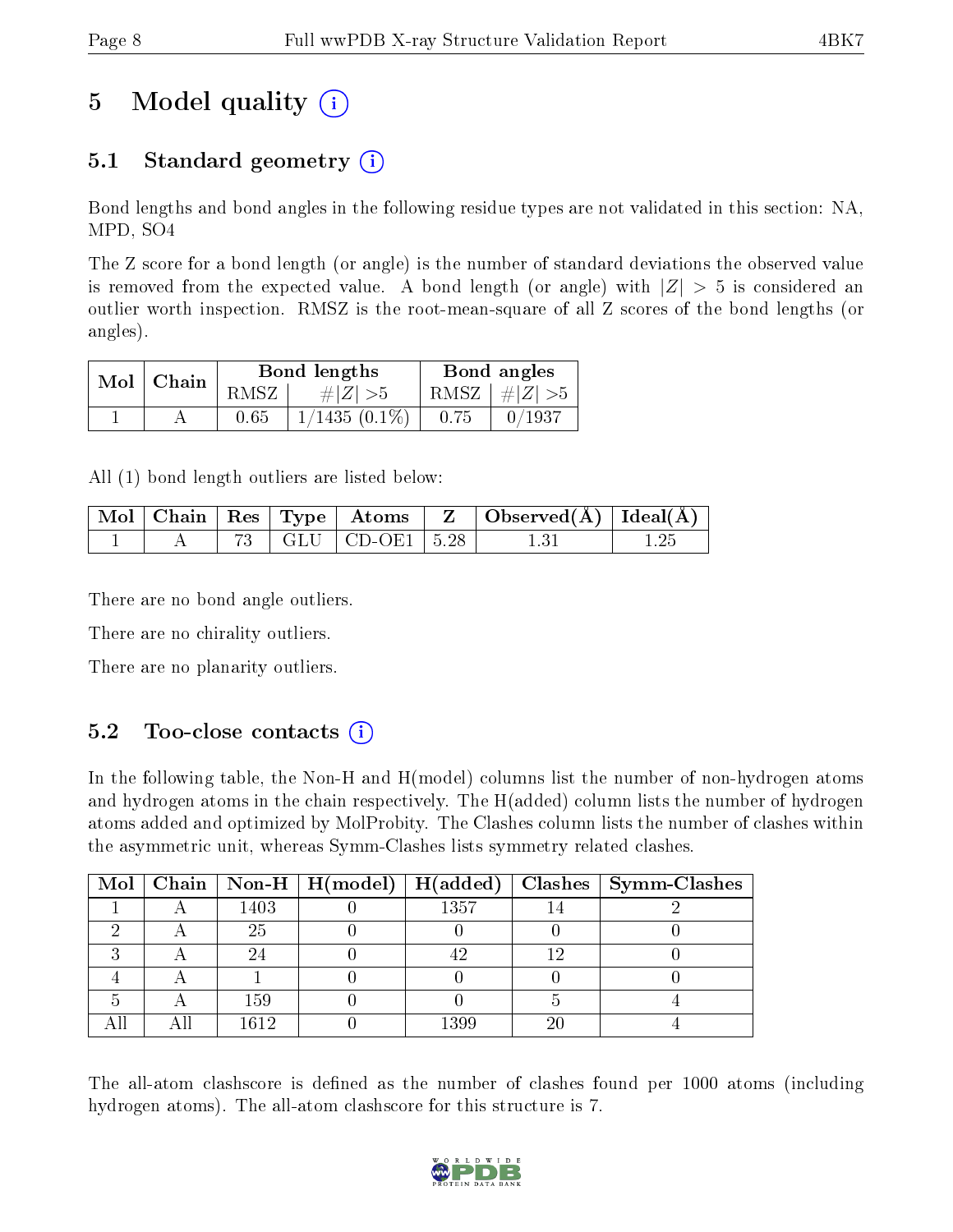| Atom-1                       |                    | Interatomic      | $\overline{\text{Clash}}$ |
|------------------------------|--------------------|------------------|---------------------------|
|                              | Atom-2             | distance $(\AA)$ | overlap $(\AA)$           |
| 1: A:81: TYR:OH              | 3:A:1165:MPD:H13   | 1.49             | 1.12                      |
| 1:A:81:TYR:HH                | 3:A:1165:MPD:H13   | 1.40             | 0.87                      |
| 3:A:1165:MPD:H53             | 3:A:1165:MPD:O2    | 1.83             | 0.77                      |
| $3:A:116\overline{5:MPD:O2}$ | 3:A:1165:MPD:C5    | 2.34             | 0.75                      |
| 1:A:54[B]:LYS:NZ             | 3:A:1165:MPD:H11   | 2.04             | 0.72                      |
| 1:A:45[A]:GLU:HG2            | 5:A:2057:HOH:O     | 1.89             | 0.71                      |
| 1:A:36[B]:GLN:NE2            | 5:A:2049:HOH:O     | 2.29             | 0.63                      |
| 3:A:1165:MPD:H51             | 5:A:2024:HOH:O     | 2.01             | 0.60                      |
| 1:A:45[A]:GLU:CD             | 1:A:46[A]:GLY:N    | 2.57             | 0.58                      |
| 1:A:54[B]:LYS:HZ1            | 3:A:1165:MPD:H11   | 1.68             | 0.57                      |
| 3:A:1165:MPD:C5              | 5:A:2024:HOH:O     | 2.52             | 0.55                      |
| 1:A:123:LYS:O                | 1:A:126:HIS:HD2    | 1.92             | 0.53                      |
| 3:A:1165:MPD:H53             | 3:A:1165:MPD:H12   | 1.94             | 0.49                      |
| 1:A:11[B]:SER:CB             | 1:A:148[B]:GLU:OE2 | 2.62             | 0.47                      |
| 1:A:53[A]:ILE:HD12           | 1:A:86[A]:ILE:HD11 | 1.98             | 0.46                      |
| 1:A:145:ARG:HD3              | 1:A:148[B]:GLU:OE1 | 2.16             | 0.46                      |
| 3:A:1165:MPD:H53             | 3:A:1165:MPD:C1    | 2.47             | 0.45                      |
| 1: A:30: PHE:CE2             | 3:A:1165:MPD:H51   | 2.52             | 0.44                      |
| 1:A:126:HIS:N                | 5:A:2128:HOH:O     | 2.17             | 0.44                      |
| 1:A:54[B]:LYS:HZ2            | 3:A:1165:MPD:H11   | 1.78             | 0.42                      |

All (20) close contacts within the same asymmetric unit are listed below, sorted by their clash magnitude.

All (4) symmetry-related close contacts are listed below. The label for Atom-2 includes the symmetry operator and encoded unit-cell translations to be applied.

| Atom-1                      | Atom-2                        | Interatomic<br>distance $(A)$ | Clash<br>overlap $(\AA)$ |
|-----------------------------|-------------------------------|-------------------------------|--------------------------|
| 5:A:2054:HOH:O              | $5:A:2128:HOH:O[1 \ 655]$     | 1.20                          | 1.00                     |
| 1:A:28[A]:ASN:OD1           | 5:A:2008:HOH:O[1 655]         | 2.11                          | 0.09                     |
| $5:A:2052:\overline{HOH:O}$ | 5:A:2129:HOH:O[1 655]         | 2.13                          | 0.07                     |
| 1:A:4[B]:ASN:ND2            | 5: A: 2035: HOH: O[1]<br>4551 | 2.18                          | 0.02                     |

### 5.3 Torsion angles (i)

#### 5.3.1 Protein backbone (i)

In the following table, the Percentiles column shows the percent Ramachandran outliers of the chain as a percentile score with respect to all X-ray entries followed by that with respect to entries of similar resolution.

The Analysed column shows the number of residues for which the backbone conformation was

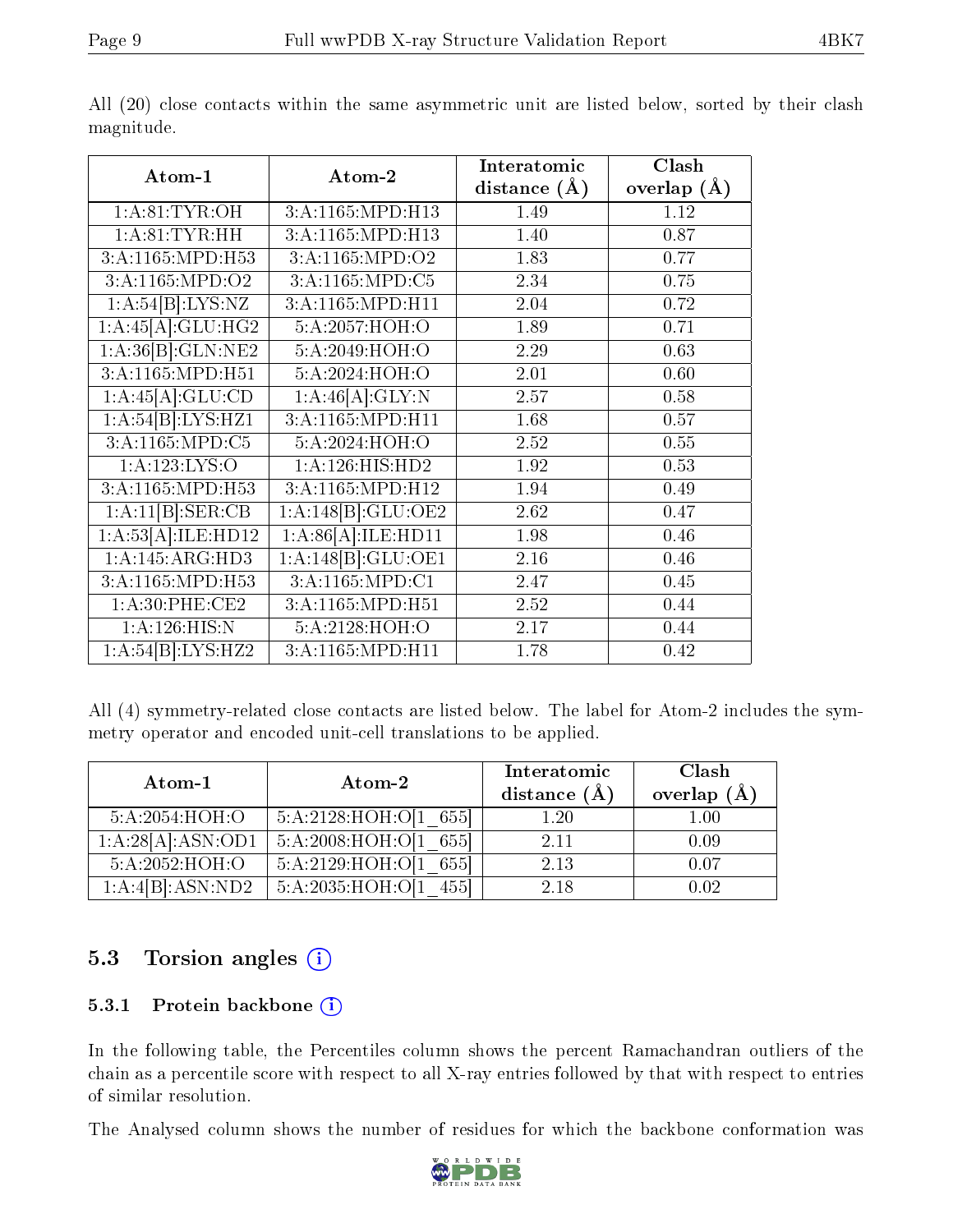| $\mid$ Mol $\mid$ Chain | Analysed                            |  | Favoured   Allowed   Outliers   Percentiles |  |
|-------------------------|-------------------------------------|--|---------------------------------------------|--|
|                         | 182/159 (114%)   180 (99%)   2 (1%) |  | $\vert$ 100 100                             |  |

analysed, and the total number of residues.

There are no Ramachandran outliers to report.

#### 5.3.2 Protein sidechains (i)

In the following table, the Percentiles column shows the percent sidechain outliers of the chain as a percentile score with respect to all X-ray entries followed by that with respect to entries of similar resolution.

The Analysed column shows the number of residues for which the sidechain conformation was analysed, and the total number of residues.

| Mol   Chain | Analysed                                 |          | Rotameric   Outliers   Percentiles |  |
|-------------|------------------------------------------|----------|------------------------------------|--|
|             | $\mid$ 153/134 (114\%) $\mid$ 151 (99\%) | $2(1\%)$ | 69<br>32                           |  |

All (2) residues with a non-rotameric sidechain are listed below:

| Mol | ${\rm Chain}$ | Res | Type |
|-----|---------------|-----|------|
|     |               |     |      |
|     |               |     |      |

Some sidechains can be flipped to improve hydrogen bonding and reduce clashes. All (1) such sidechains are listed below:

| - Mol | Chain | $+$ Res $+$ | Type |
|-------|-------|-------------|------|
|       |       |             |      |

#### $5.3.3$  RNA  $(i)$

There are no RNA molecules in this entry.

### 5.4 Non-standard residues in protein, DNA, RNA chains  $(i)$

There are no non-standard protein/DNA/RNA residues in this entry.

#### 5.5 Carbohydrates  $(i)$

There are no carbohydrates in this entry.

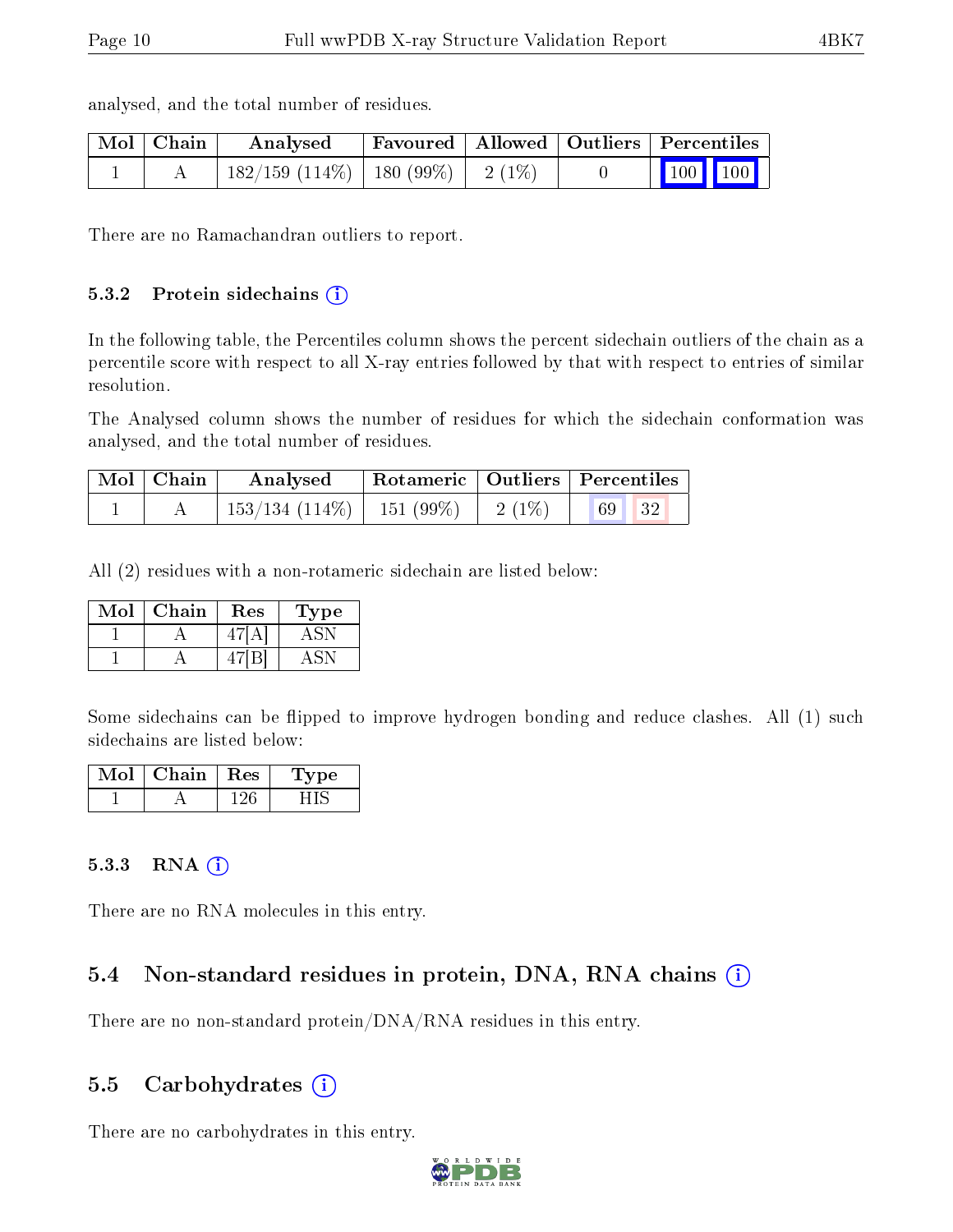### 5.6 Ligand geometry (i)

Of 9 ligands modelled in this entry, 1 is monoatomic - leaving 8 for Mogul analysis.

In the following table, the Counts columns list the number of bonds (or angles) for which Mogul statistics could be retrieved, the number of bonds (or angles) that are observed in the model and the number of bonds (or angles) that are dened in the Chemical Component Dictionary. The Link column lists molecule types, if any, to which the group is linked. The Z score for a bond length (or angle) is the number of standard deviations the observed value is removed from the expected value. A bond length (or angle) with  $|Z| > 2$  is considered an outlier worth inspection. RMSZ is the root-mean-square of all Z scores of the bond lengths (or angles).

| Mol            |                 | Chain | $\mathop{\rm Link}\nolimits$<br>Res |                          |        | Bond lengths |                  |         | Bond angles |                  |
|----------------|-----------------|-------|-------------------------------------|--------------------------|--------|--------------|------------------|---------|-------------|------------------|
|                | Type            |       |                                     |                          | Counts | RMSZ         | # $ Z  > 2$      | Counts  | RMSZ        | # $ Z  > 2$      |
| $\overline{2}$ | SO <sub>4</sub> | А     | 1161                                |                          | 4,4,4  | 0.36         | $\theta$         | 6.6.6   | 0.42        | 0                |
| 3              | MPD             | А     | 1165                                |                          | 7.7.7  | 0.30         | $\Omega$         | 9,10,10 | 0.65        | $\theta$         |
| $\overline{2}$ | SO <sub>4</sub> | А     | 1162                                |                          | 4,4,4  | 0.32         | $\left( \right)$ | 6,6,6   | 0.16        | $\left( \right)$ |
| $\overline{2}$ | SO <sub>4</sub> | А     | 1160                                |                          | 4,4,4  | 0.21         | 0                | 6.6.6   | 0.56        | 0                |
| $\overline{2}$ | SO <sub>4</sub> | А     | 1164                                |                          | 4.4.4  | 0.16         | $\left( \right)$ | 6,6,6   | 0.46        | $\left( \right)$ |
| $\overline{2}$ | SO <sub>4</sub> | А     | 1163                                | $\overline{\phantom{0}}$ | 4,4,4  | 0.39         | $\left( \right)$ | 6.6.6   | 0.13        | $\left( \right)$ |
| 3              | <b>MPD</b>      | А     | 1166                                |                          | 7.7.7  | 0.27         | $\left( \right)$ | 9,10,10 | 0.47        | $\cup$           |
| 3              | MPD.            | А     | 1167                                |                          | 7.7.7  | 0.31         | $\left( \right)$ | 9,10,10 | 0.43        | 0                |

In the following table, the Chirals column lists the number of chiral outliers, the number of chiral centers analysed, the number of these observed in the model and the number defined in the Chemical Component Dictionary. Similar counts are reported in the Torsion and Rings columns. '-' means no outliers of that kind were identified.

|     |      |  | Mol   Type   Chain   Res   Link   Chirals   Torsions   Rings |  |
|-----|------|--|--------------------------------------------------------------|--|
| MPD | 1165 |  | 1/5/5/5                                                      |  |
| MPD | 1166 |  | 0/5/5/5                                                      |  |
| MPD | 1167 |  | 0/5/5/5                                                      |  |

There are no bond length outliers.

There are no bond angle outliers.

There are no chirality outliers.

All (1) torsion outliers are listed below:

| $\sqrt{\text{Mol}}$   Chain   Res   Type |      | A toms                                                         |
|------------------------------------------|------|----------------------------------------------------------------|
|                                          | MPD. | C <sub>2</sub> -C <sub>3</sub> -C <sub>4</sub> -C <sub>5</sub> |

There are no ring outliers.

1 monomer is involved in 12 short contacts:

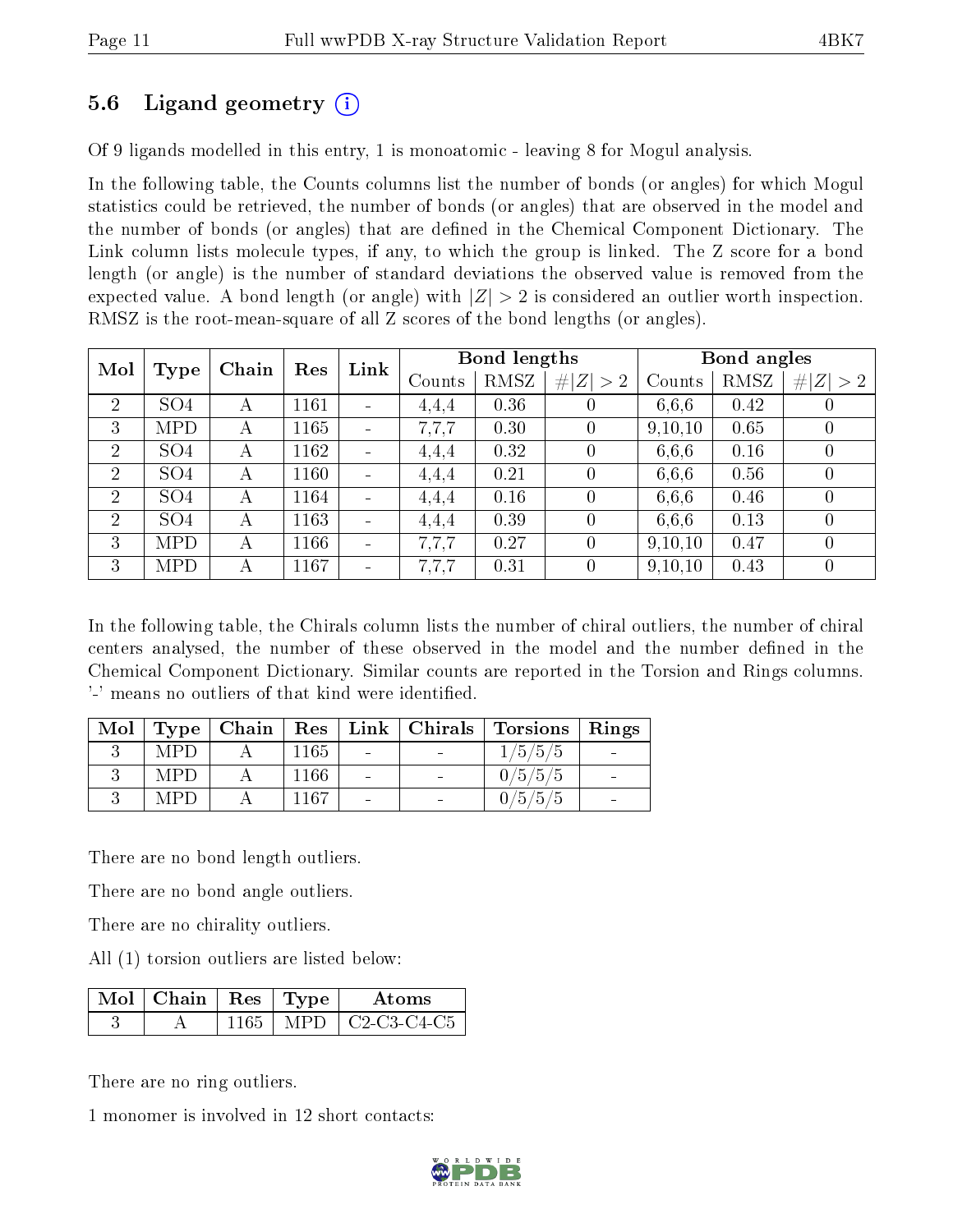|  |              | Mol   Chain   Res   Type   Clashes   Symm-Clashes |
|--|--------------|---------------------------------------------------|
|  | $1165$   MPD |                                                   |

### 5.7 [O](https://www.wwpdb.org/validation/2017/XrayValidationReportHelp#nonstandard_residues_and_ligands)ther polymers (i)

There are no such residues in this entry.

### 5.8 Polymer linkage issues (i)

There are no chain breaks in this entry.

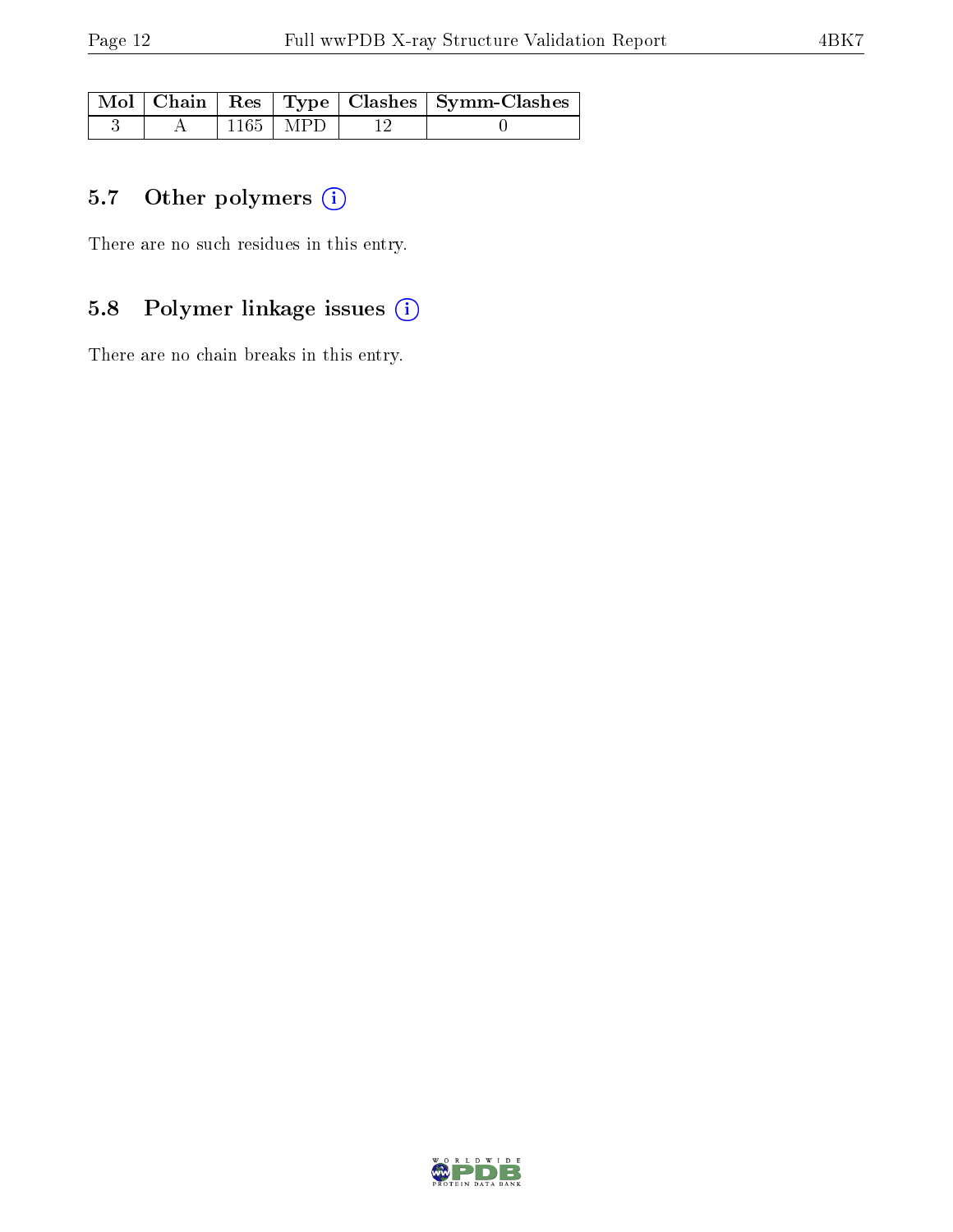## 6 Fit of model and data  $\left( \cdot \right)$

## 6.1 Protein, DNA and RNA chains (i)

In the following table, the column labelled  $#RSRZ>2'$  contains the number (and percentage) of RSRZ outliers, followed by percent RSRZ outliers for the chain as percentile scores relative to all X-ray entries and entries of similar resolution. The OWAB column contains the minimum, median,  $95<sup>th</sup>$  percentile and maximum values of the occupancy-weighted average B-factor per residue. The column labelled  $Q< 0.9$  lists the number of (and percentage) of residues with an average occupancy less than 0.9.

| $\mid$ Mol $\mid$ Chain | Analysed       | ${ <\hspace{-1.5pt}{\mathrm{RSRZ}} \hspace{-1.5pt}>}$ | $\rm \#RSRZ{>}2$                                   | $\mid$ OWAB(Å <sup>2</sup> ) $\mid$ Q<0.9 $\mid$ |  |
|-------------------------|----------------|-------------------------------------------------------|----------------------------------------------------|--------------------------------------------------|--|
|                         | 159/159 (100%) | $-0.06$                                               | $\mid$ 2 (1%) 77 74 74 7, 11, 20, 34 $\mid$ 1 (0%) |                                                  |  |

All (2) RSRZ outliers are listed below:

| Mol | Chain |     | $\vert$ Res $\vert$ Type $\vert$ RSRZ |
|-----|-------|-----|---------------------------------------|
|     |       | 159 |                                       |
|     |       | 125 |                                       |

#### 6.2 Non-standard residues in protein, DNA, RNA chains  $(i)$

There are no non-standard protein/DNA/RNA residues in this entry.

#### 6.3 Carbohydrates  $(i)$

There are no carbohydrates in this entry.

### 6.4 Ligands  $(i)$

In the following table, the Atoms column lists the number of modelled atoms in the group and the number defined in the chemical component dictionary. The B-factors column lists the minimum, median,  $95<sup>th</sup>$  percentile and maximum values of B factors of atoms in the group. The column labelled  $Q < 0.9$  lists the number of atoms with occupancy less than 0.9.

| Mol | Type            | Chain | Res  | Atoms | $_{\rm RSCC}$ | $_{\rm RSR}$ | $B$ -factors $(A^2)$ | $\rm Q\textcolor{black}{<}0.9$ |
|-----|-----------------|-------|------|-------|---------------|--------------|----------------------|--------------------------------|
|     | <b>MPD</b>      |       | 1165 | 8/8   | 0.81          | 0.17         | 21, 23, 26, 32       |                                |
|     | SO <sub>4</sub> |       | 1163 | 5/5   | 0.81          | 0.15         | 19, 29, 39, 40       |                                |
|     | <b>MPD</b>      |       | 1167 | 8/8   | 0.85          | 0.17         | 26, 30, 34, 34       |                                |
|     | SO <sub>4</sub> |       | 1161 | 5/5   | 0.88          | 0.17         | 25, 26, 31, 34       |                                |
|     | MPD             |       | 1166 | 8/8   | 0.88          | 0.17         | 25, 29, 32, 39       |                                |

Continued on next page...